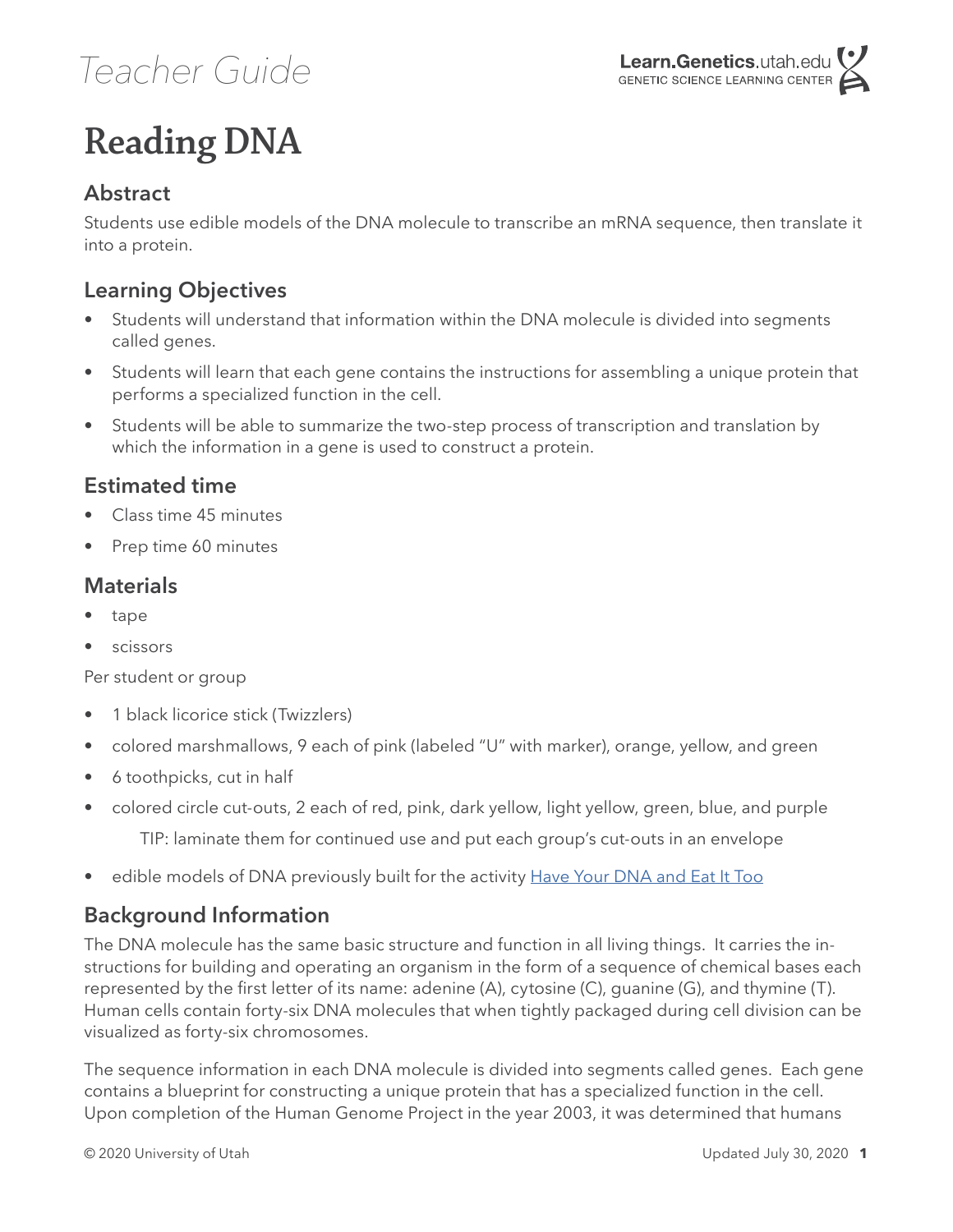have approximately 20,000 genes. Scientists now have the enormous task of deciphering how these genes direct the development and maintenance of an organism as complex as the human body.

The human body with its different tissues and organs requires a large variety of cell types to function, yet every human cell contains the exact same set of DNA instructions. How, then, can the diversity among cells be explained? Different cell types arise because each cell uses different combinations of genes, building only the proteins it will need to perform its special job. To assemble a protein using the information in a gene, a cell employs the two-step process of transcription and translation.

After a cell has chosen a gene from which it will build a protein, it makes a copy of the information in the form of messenger ribonucleic acid (mRNA) to send to the protein-building machinery. The synthesis of an mRNA molecule from a DNA template is referred to as transcription. The structure of mRNA is very similar to DNA in that it has a sugar-phosphate backbone to which the chemical bases are attached. However, there are some important differences: (1) mRNA is single-stranded and therefore does not form a double helix, (2) the sugar used to form the backbone is slightly different, and (3) the chemical base thymine (T) is replaced by uracil (U).

The sequence of the mRNA molecule is determined by using one strand of the DNA molecule as a template and applying the rules of base pairing. Except, the base adenine (A) will now cause uracil (U) instead of thymine (T) to be added to the mRNA sequence. Note that the mRNA sequence is a complement of its DNA template.

Once the DNA information has been copied or transcribed, the mRNA leaves the nucleus and enters the cytoplasm where the instructions it contains are used by the cell's protein-building machinery to assemble a protein. The process of assembling a protein from an mRNA transcript is referred to as translation.

The protein-building machinery (an enzyme called the ribosome) reads the mRNA sequence three letters at a time. Each combination of three letters codes for a particular protein building block called an amino acid. There are twenty amino acids for the machinery to choose from. The order in which the amino acids are assembled is different for all proteins. The amino acid sequence determines the shape of the protein, and provides the characteristics that enable it to perform a specialized function in the cell. The three-letter codes used by the protein-building machinery to assemble a protein are collectively referred to as the Universal Genetic Code. It is universal because all living organisms use the same three-letter codes to specify the same amino acids.

#### **Instructions**

- **1.** Begin class with a discussion about genes. Explain that the information in DNA is divided into segments called genes. Each gene contains the instructions for building a particular protein. Proteins do the majority of the work in our cells and make it possible for cells to perform special jobs.
- **2.** Discuss general protein functions, e.g. enzymes catalyze (speed up) chemical reactions, transport proteins carry small molecules or ions across the cell membrane, signaling proteins carry signals from cell to cell, structural proteins give cells their different shapes, etc.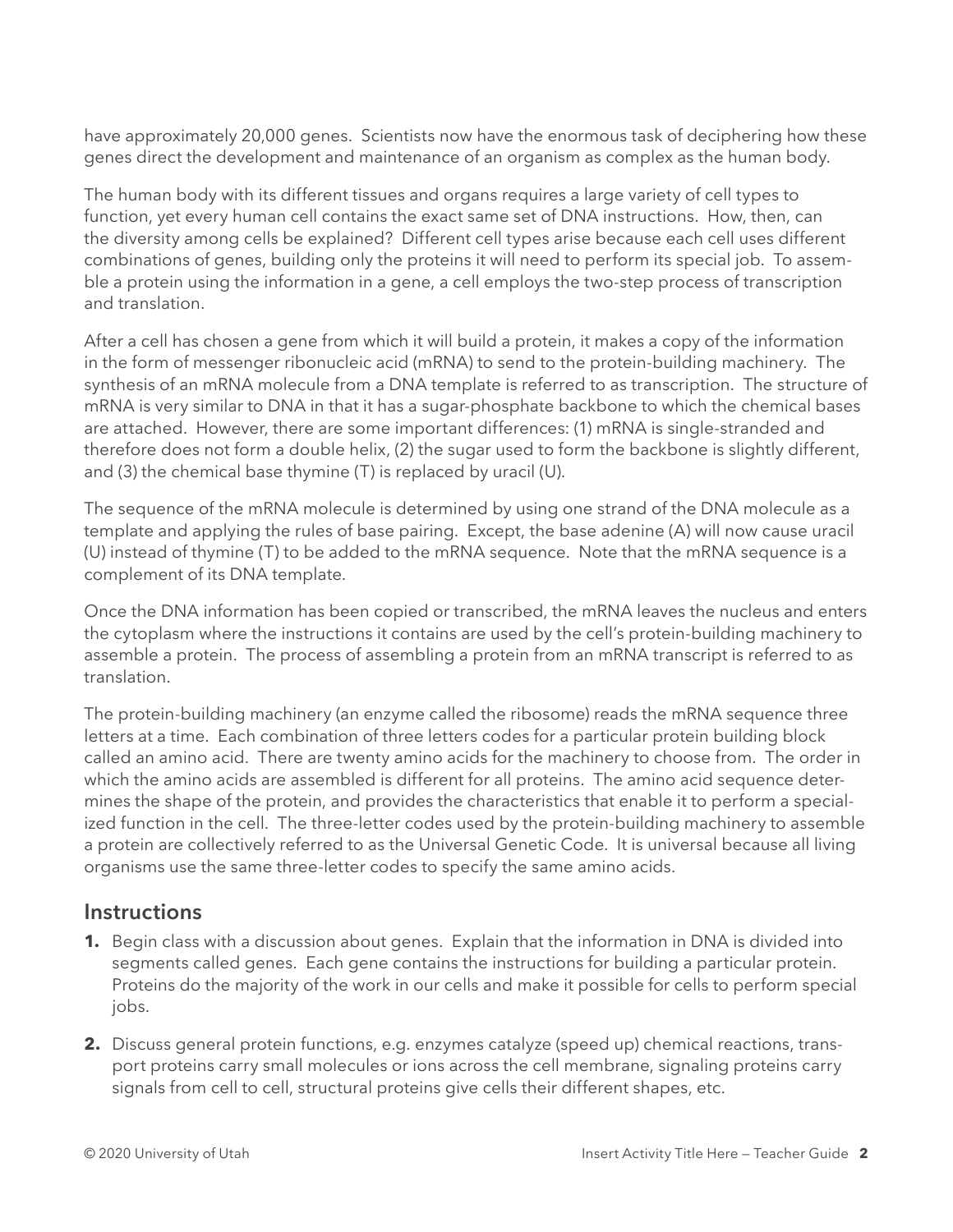- **3.** Provide specific examples for each general protein function you discuss. You might use the following examples: DNA polymerase is an enzyme that makes new DNA, hemoglobin in red blood cells carries oxygen to tissues and organs, insulin hormone acts as a signaling protein to control glucose levels in the blood, α-keratin forms fibers that reinforce the structure of epithelial cells and is the major protein in hair.
- **4.** Explain that students will be using the edible DNA models they built previously to simulate the two-step process a cell follows to build a protein, namely transcription and translation.
	- In the first step, a cell reads the information in a gene and makes a copy (called mRNA) to send to the protein-building machinery (an enzyme called the ribosome) in the cytoplasm of the cell. The process of making an mRNA molecule from a DNA template is referred to as transcription.

Describe the structural differences between the DNA and mRNA molecules, and how the rules of base pairing ensure that an exact copy of the DNA instructions is made. Include in your discussion that the adenine (A) in DNA now directs the base pair uracil (U) to be inserted into the mRNA sequence.

- In the second step, the sequence information contained in the mRNA molecule is used by the ribosome to string together amino acids, or protein building blocks. This process is called translation. The order in which the amino acids are assembled dictates the shape and function of the protein.
- **5.** Have students work with a partner(s) to complete the activity. Follow the instructions in the student handout to transcribe and translate the short gene sequence in students' edible DNA models.
- **6.** When students have completed the activity discuss the Universal Genetic Code. Emphasize that it is universal because all living cells use the same code when reading mRNA and building proteins. Show students how to use the code to find the names of the amino acids in their assembled protein.
- **7.** Assess student understanding by checking the mRNA and amino acid sequences to ensure students have followed the rules of base pairing and correctly assembled the protein.

#### **Adaptations**

- Before students begin the activity, lead them through the steps of transcription and translation using the interactive animations [What Makes a Firefly Glow](https://learn.genetics.utah.edu/content/basics/firefly/) and/or [Transcribe and Translate a](https://learn.genetics.utah.edu/content/basics/transcribe/)  [Gene](https://learn.genetics.utah.edu/content/basics/transcribe/).
- View a step and then have students carry it out with their model and materials.

#### **Misconceptions**

• Because the DNA (or genetic information) is the same in every cell of an organism, students may have the misconception that all cells use every gene and build every protein. Be sure to explain that cells only build the proteins they need to perform their specialized functions.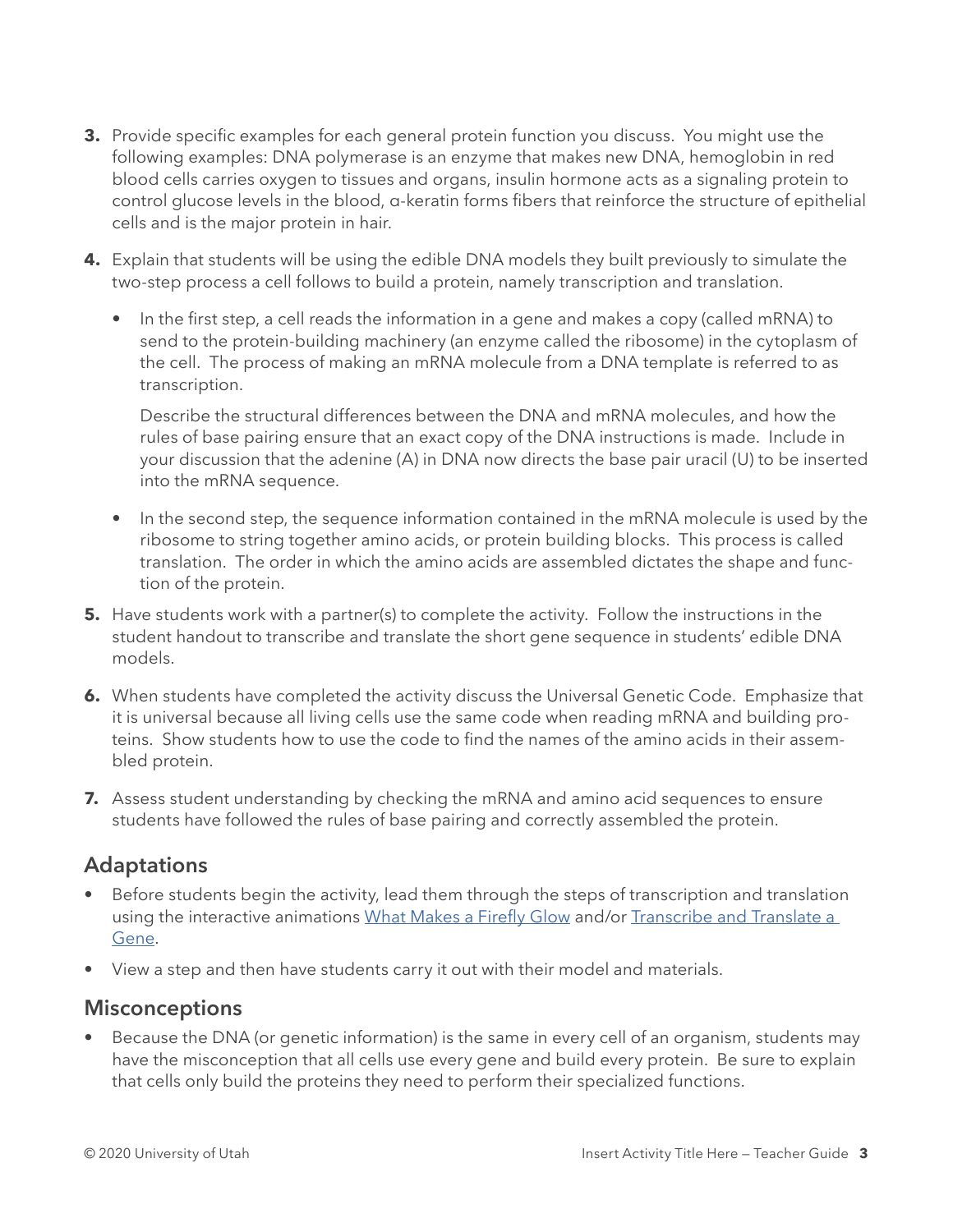• The sequence of chemical bases for all twenty-three pairs of human chromosomes has been determined as part of the Human Genome Project (completed in April 2003). Students may not appreciate that knowing the sequence of a gene is only the beginning. Scientists now have the huge task of determining the function of our ~20,000 genes, and the special job each gene's protein product performs in the cell.

#### **Answer Key**

Step 1: The mRNA sequence should read as follows.

mRNA-1 = AUGCAUACUUUG mRNA-2 = ACCAAAUCTTAA

Step 2: The protein sequence should read as follows.

Methionine, histidine, threonine, leucine, threonine, lysine, serine, stop

Green, purple, pink, blue, pink, dark yellow, light yellow, red

Funding: A Howard Hughes Medical Institute Precollege Science Education Initiative for Biomedical Research Institutions Award (Grant 51000176)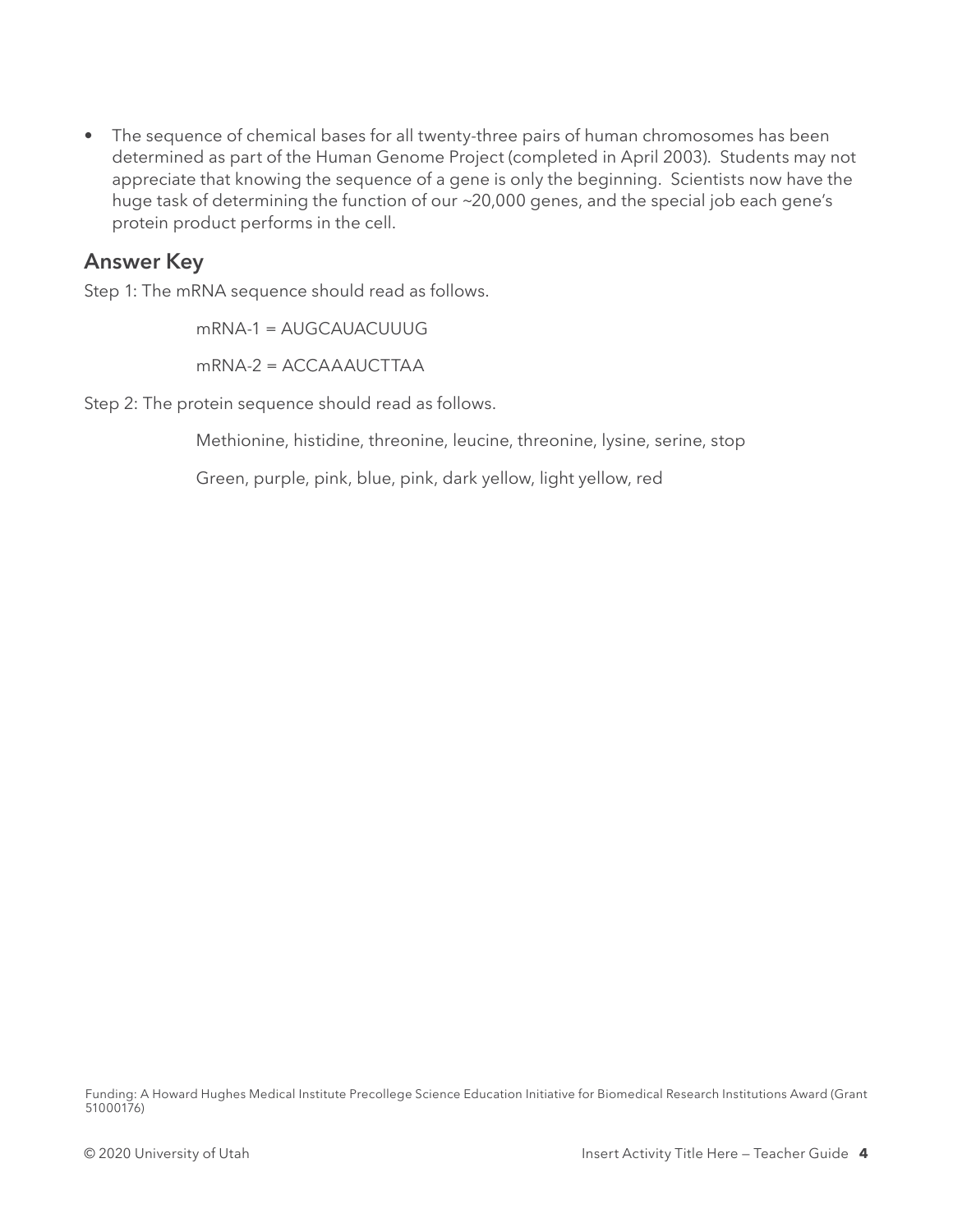### **Reading DNA**

Learn.Genetics.utah.edu

*Cut-outs*

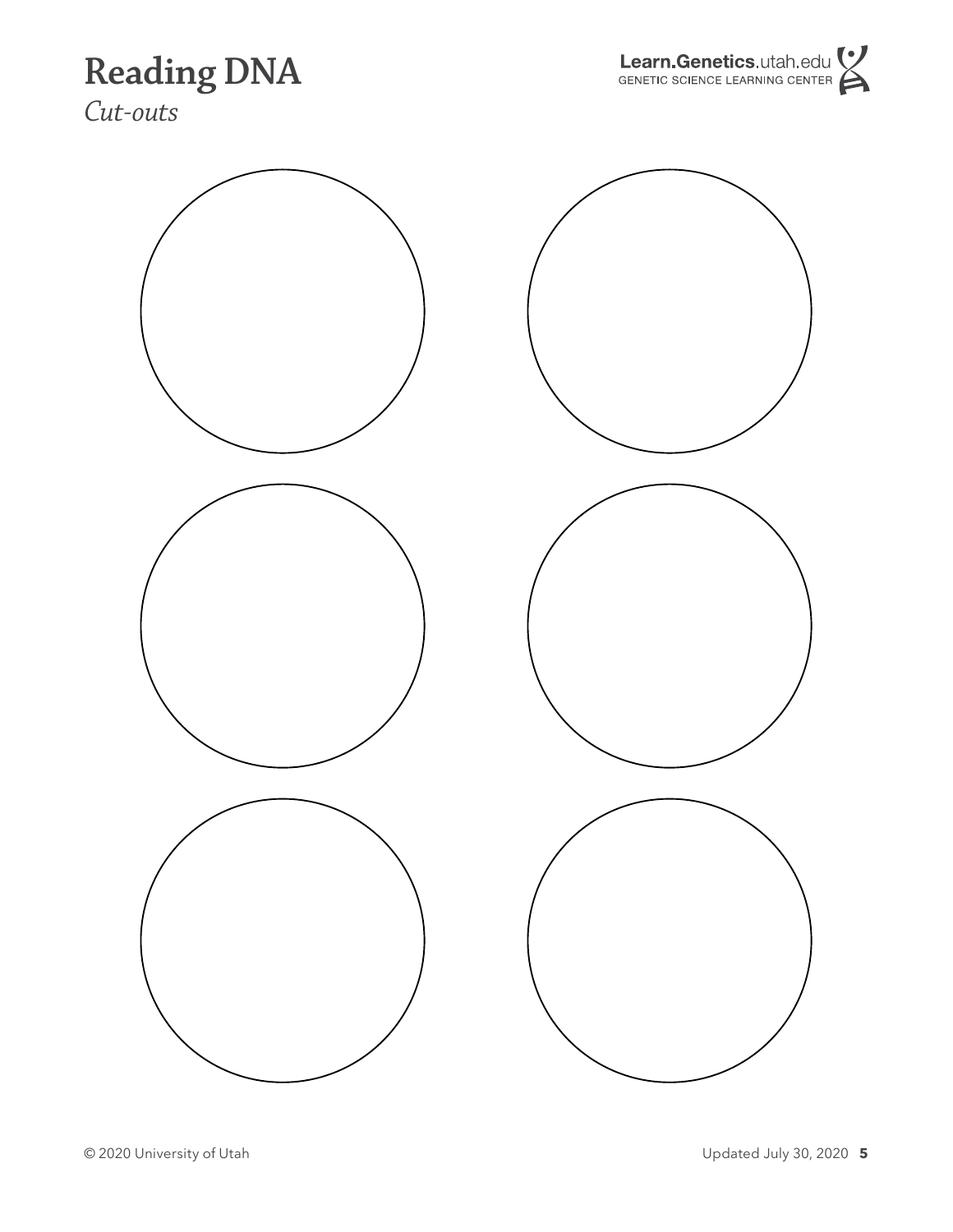# **Reading DNA**

The four chemical bases in DNA (A, C, G, and T) create a code. Cells "read" this DNA code to make proteins, the building blocks of all organisms. This is done in two steps:

- Transciption Copying the directions Transcription
- Translation Reading the copy to string together the small molecules (amino acids) that make up a protein

### **Making a Copy of DNA – Transcription**

Cells read DNA in small portions (genes) to create a protein. To do this, the cell must first make a copy of the gene's code to send to the protein-building machinery. This process is called transcription. Using the following materials, follow the steps below to see how this is done.

You will need:

- Your licorice and marshmallow model of DNA
- 9 green marshmallows
- 9 yellow marshmallows
- 9 orange marshmallows
- 9 pink marshmallows labeled "U"
- 6 toothpicks broken or cut in half (12 half-toothpicks total)
- 1 piece black licorice





- **1.** Unzip your DNA. Cells copy only one side of the DNA ladder. In order to make this copy, the chemical bases forming the rungs of the DNA ladder must be separated.
	- **a.** Cut or break in the middle the toothpicks in your model to separate the chemical bases and unzip the DNA ladder.
	- **b.** Set the unlabeled backbone (with chemical bases attached) aside.



**2.** Begin to form your mRNA strand. The exposed chemical bases of the unzipped DNA are used to make the copy. This copy is called messenger RNA (mRNA). The mRNA molecule is also made of a backbone and the same chemical bases as DNA. There is one exception however – instead of Thymine (T), mRNA uses Uracil (U). The chemical bases in mRNA form pairs in the same way as DNA:

Adenine (A) binds with Uracil (U)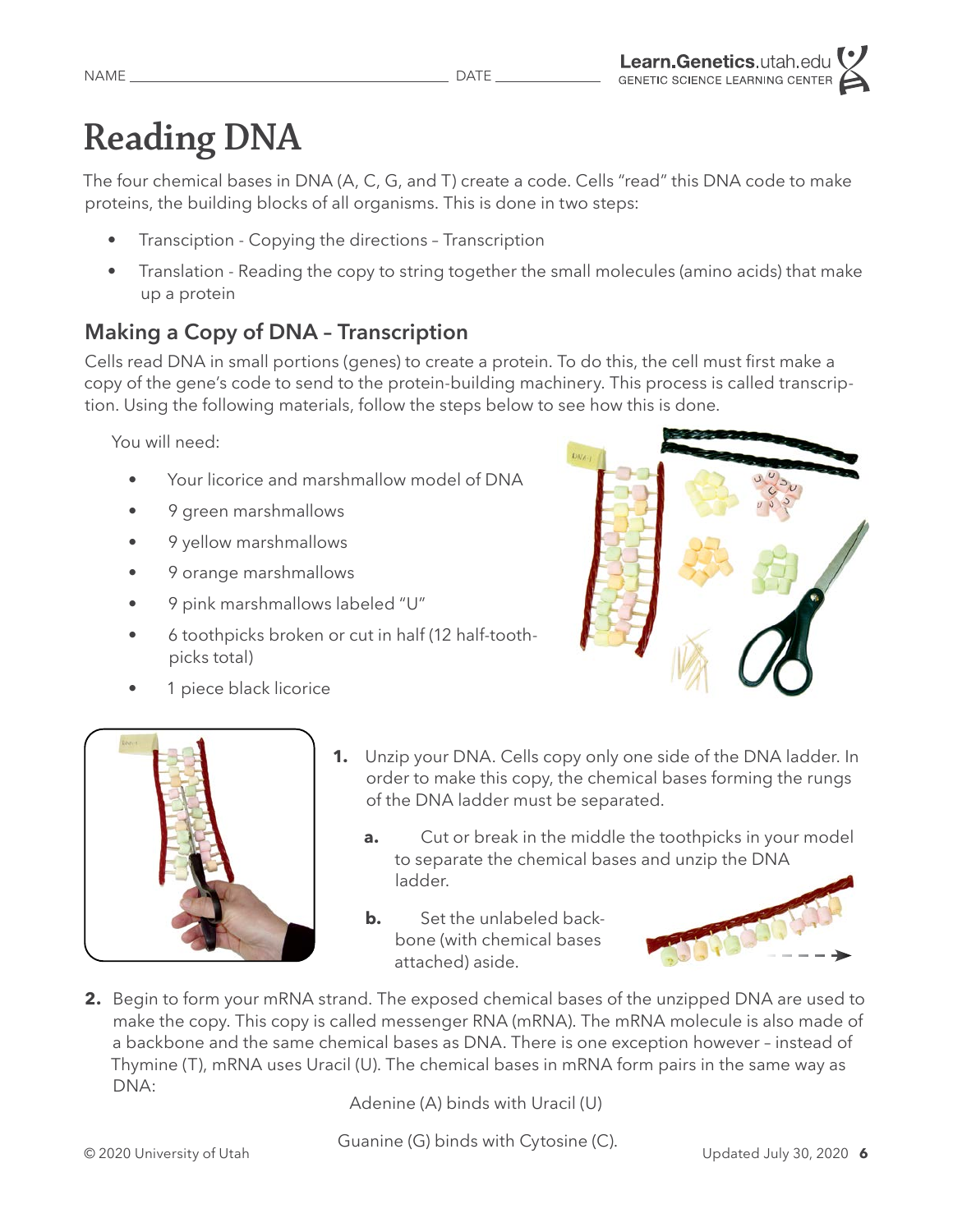new mRNA copy of your DNA strand.

**a.** Place your backbone labeled "DNA-1" or "DNA-2" (depending on which you used to make your model) in front of you.

**a.** Attach the new chemical bases to a piece of black licorice

backbone using toothpicks cut or broken in half. This forms a

**b.** Follow the rules of base pairing to make your mRNA copy of the DNA code by lining up colored marshmallows with their appropriate match.



**3.** The chemical bases of mRNA are also attached to a backbone as in DNA.

**b.** Label this new strand mRNA-1 or mRNA-2 (the same number as your DNA strand) on the left end of the backbone.



#### **Reading a Copy of the DNA Instructions to Assemble a Protein – Translation**

The mRNA copy of DNA is essentially a recipe for assembling a protein. Proteins are built from small molecules called amino acids. When the mRNA copy is sent to the protein-building machinery it is read and the appropriate amino acids are assembled. This process is called translation. Using the following list of materials, follow the steps below to see

how this is done.

You will need:

- Your new mRNA strand
- Two of each colored circle cut-out
- Tape







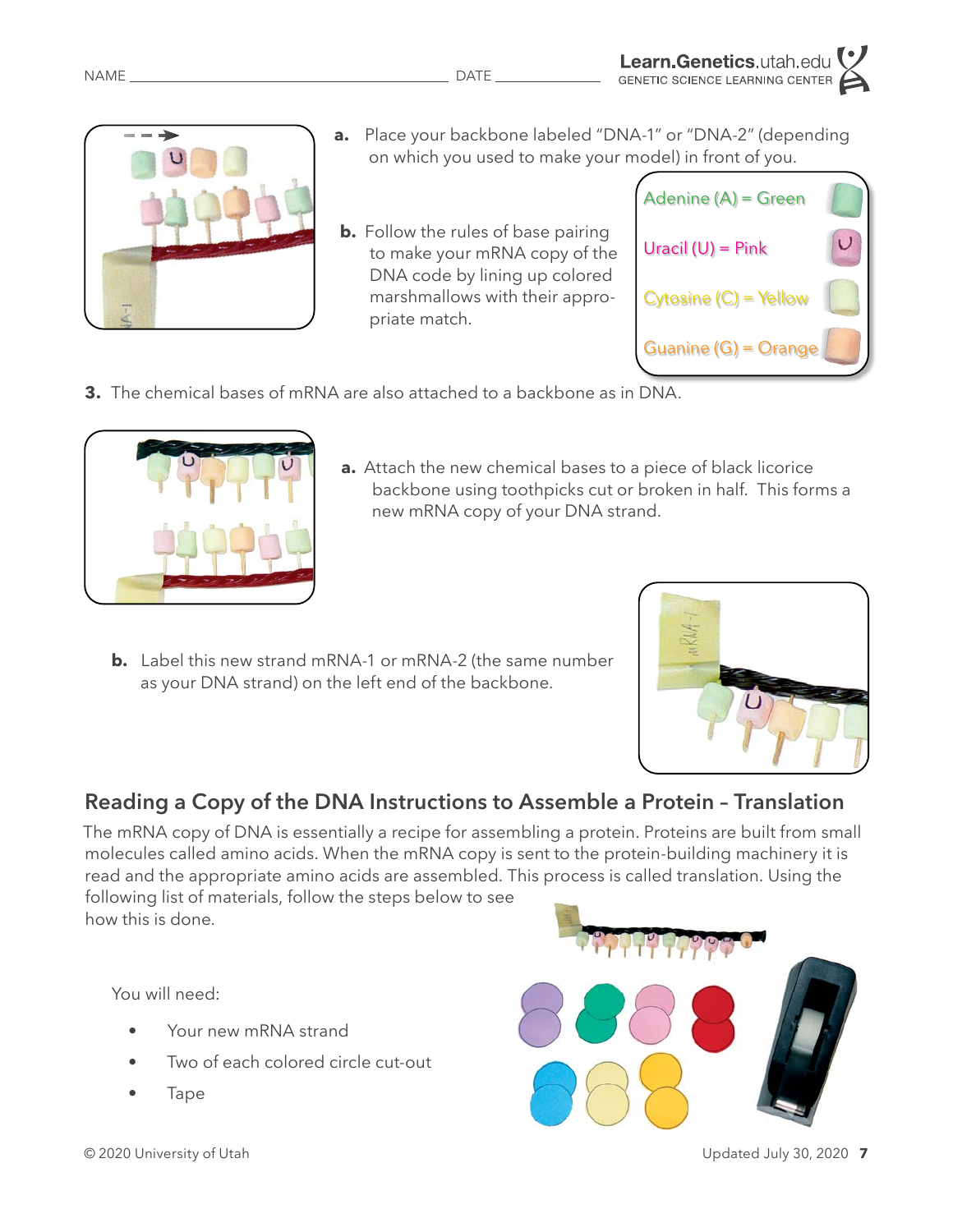- **1.** Begin to create your protein. mRNA is read in groups of three chemical bases. Each group of three tells the cell which amino acid to assemble. In other words, each group of three is a "code" for a particular amino acid.
	- **a.** Find a partner who has a different mRNA sequence (mRNA-1 or mRNA-2) than you do.
	- **b.** Place both strands of mRNA end-to-end on the table in front of you, with the mRNA-1 strand on the left.



| AMINO ACID KEY    |                |            |            |                  |            |                          |                 |            |  |
|-------------------|----------------|------------|------------|------------------|------------|--------------------------|-----------------|------------|--|
| Code              | <b>AAA</b>     | <b>ACC</b> | <b>ACU</b> | <b>AUG</b>       | <b>CAU</b> | <b>UAA</b>               | UCU             | <b>UUG</b> |  |
| <b>Amino Acid</b> | dark<br>vellow | pink       | pink       | green<br>(start) | purple     | red<br>$(\mathsf{stop})$ | light<br>yellow | blue       |  |



- **c.** Look at the first 3 chemical bases on the left end of your mRNA strand.
- **d.** Use the Amino Acid Key above to determine which amino acid these 3 chemical bases code for.
- **e.** Place the colored circle cut-out representing that amino acid on the table directly below the three chemical bases.
- **2.** Continue to create the protein.
	- **a.** Repeat Step 1 for each group (or code) of three chemical bases on the mRNA strand.
	- **b.** When you have all of the appropriate amino acids lined up, tape them together. Now you have a protein!



Extension: Find the name of each amino acid coded for above. An amino acid table is available on the next page.

For example:

AAA codes for the amino acid called \_\_\_\_\_\_\_\_\_\_\_\_\_\_\_\_\_\_.